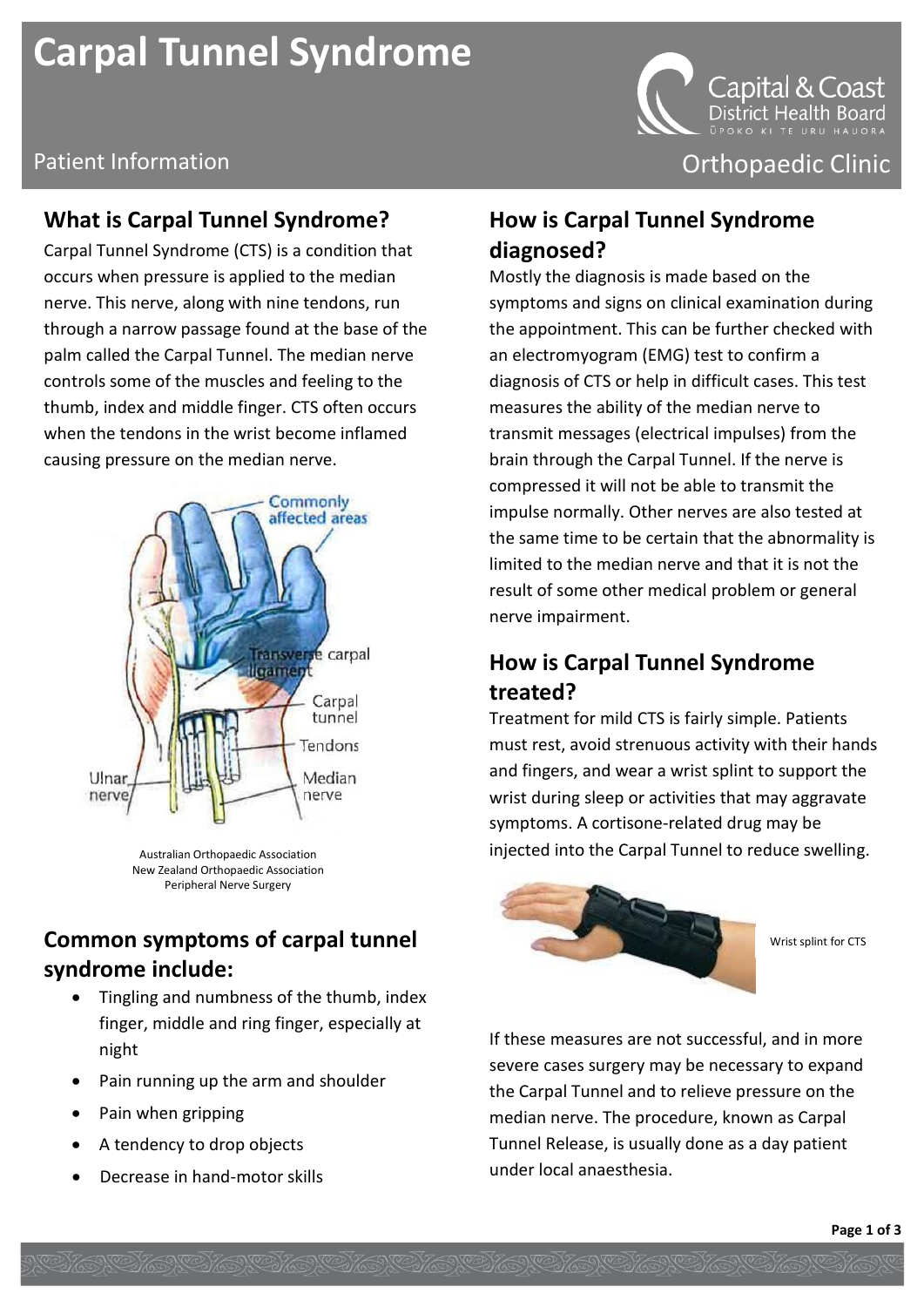#### [continued]

Decompression usually stops the symptoms of nerve irritation, such as tingling and "pins-andneedles". However, numbness and weakness may persist, depending on the nerve's severity of injury before the operation. If there is an underlying cause for the nerve compression, such as arthritis or inflammation of a tendon, then the underlying discomfort is not relieved.

# **Before Surgery**

#### **Tell your surgeon if you have had:**

- An allergy or bad reaction to antibiotics, anaesthetic drugs or other medicines, surgical tapes or dressings
- Prolonged bleeding or excessive bruising when injured
- Recent long-term illness
- Previous problems with blood clots in the legs or lungs
- Psychological or psychiatric illness
- Keloid scars or poor healing of scars after previous surgery

#### **Smoking**

Stop smoking at least 4 weeks before surgery. Smoking increases surgical and anaesthetic risk and impairs healing.

It is best to quit.

# **Possible Complications of Surgery**

As with all surgical procedures, peripheral nerve surgery does have risks, despite the highest standards of practice. While your surgeon makes every attempt to minimise risks, complications can occur that may have permanent effects.

# **General Risks of Surgery:**

- Wound infection (treatment with antibiotics may be needed)
- Pain and discomfort in treated areas
- Excessive swelling and stiffness
- Haematoma (an accumulation of blood around the surgical site that may require drainage)
- Heavy bleeding from an incision
- Keloid or hypertrophic scars. Most scars fade and flatten, but some may become raised, itchy, thick and red. Such scars can be annoying but are not a threat to health. Additional surgery or chemical treatment may be needed to try to improve the scar
- Separation of wound edges
- Allergy to anaesthetic agents, antiseptic solutions, suture material or dressings
- Long-term disability, weakness or numbness of the limb, requiring physiotherapy
- General anaesthesia carries risks of chest infection, pneumonia, blood clots in the legs or lungs (deep venous thrombosis or pulmonary embolus), or drug sensitivity that can be life-threatening; anaesthetic deaths have occurred but are rare

#### **Specific Risks:**

- The nerve may recover incompletely or not at all, even if the operation was technically perfect. Your surgeon cannot predict with certainty the amount of nerve recovery that is likely. Recovery often depends on the extent of nerve damage that occurred before surgery
- The treated nerve and operated site can be slow to heal. This may delay a return to normal work activities
- Damage to a nerve, leading to further weakness and numbness
- Failure to completely release the nerve from compression, so symptoms may persist
- A small number of patients may develop excessive swelling and stiffness near the